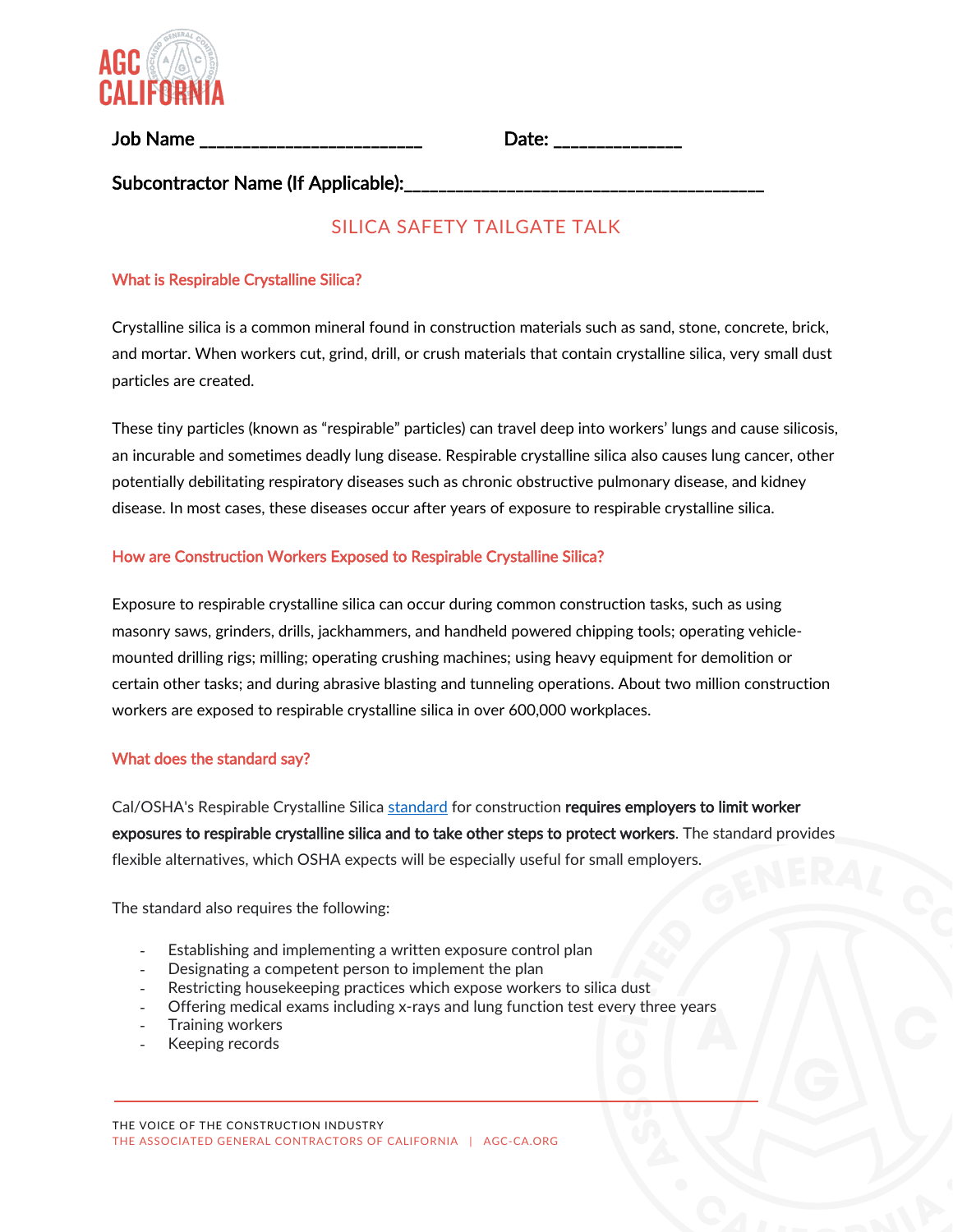

# OSHA SILICA Table 1

Table 1 matches 18 common construction tasks with effective dust control methods, such as using water to keep dust from getting into the air or using a vacuum dust collection system to capture dust. In some operations, respirators may also be needed. Employers who follow Table 1 correctly are not required to measure workers' exposure to silica from those tasks and are not subject to the permissible exposure limit.

See attached OSHA Silica Table 1.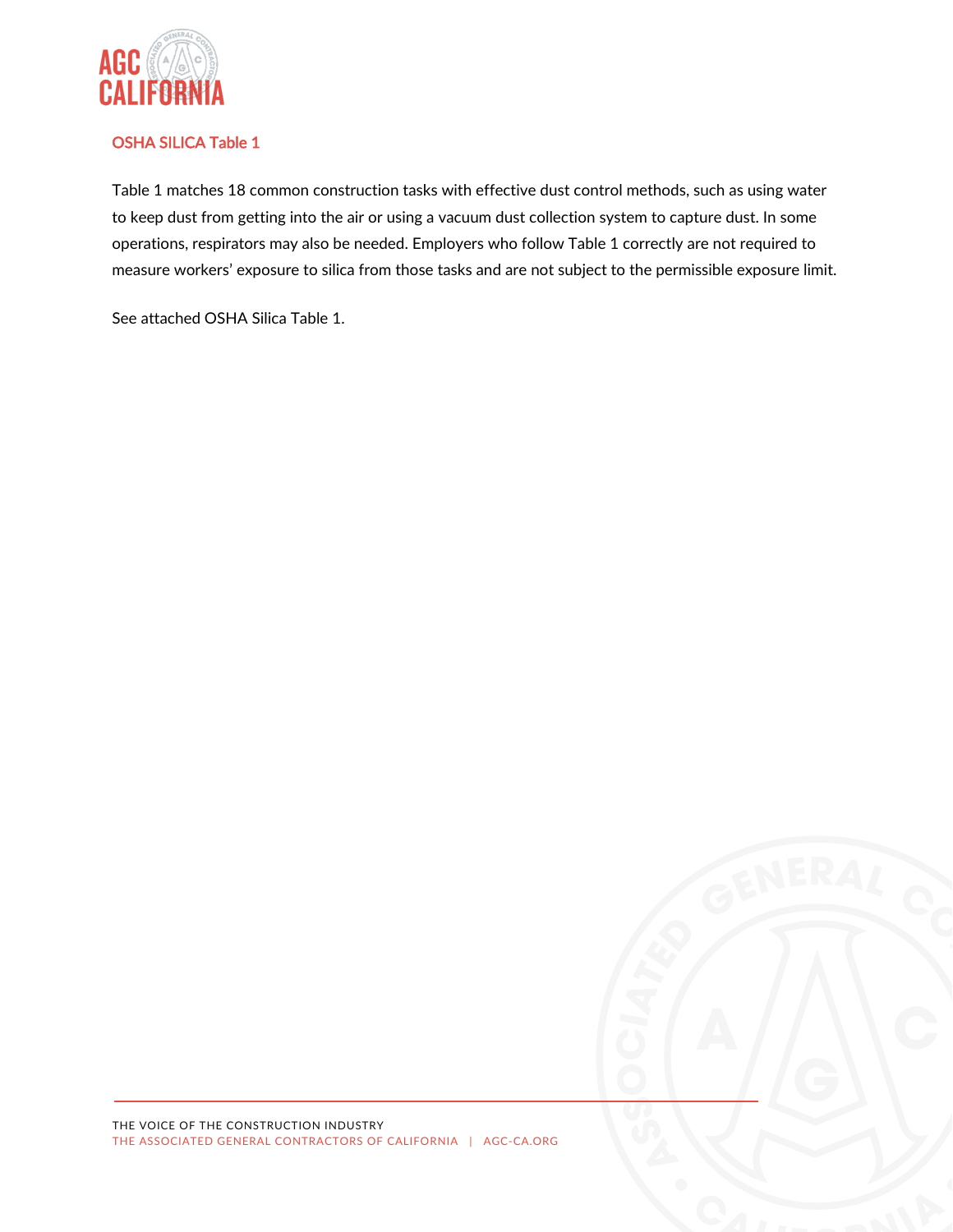| Equipment/task                                                  | 1926.1153 Table 1-Specified Exposure Control Methods When Working With Materials Containing Crystalline Silica<br>Engineering and work practice control methods                                                    |                                                                                              |                    |
|-----------------------------------------------------------------|--------------------------------------------------------------------------------------------------------------------------------------------------------------------------------------------------------------------|----------------------------------------------------------------------------------------------|--------------------|
|                                                                 |                                                                                                                                                                                                                    | <b>Required respiratory</b><br>protection and<br>minimum assigned<br>protection factor (APF) |                    |
|                                                                 |                                                                                                                                                                                                                    | $\leq$ 4 hours/<br>shift                                                                     | >4 hours/<br>shift |
| (i) Stationary masonry saws                                     | Use saw equipped with integrated water delivery<br>system that continuously feeds water to the blade<br>Operate and maintain tool in accordance with<br>manufacturer's instructions to minimize dust<br>emissions  | None<br>None                                                                                 |                    |
| (ii) Handheld power saws (any blade                             |                                                                                                                                                                                                                    |                                                                                              |                    |
| diameter)                                                       | Use saw equipped with integrated water delivery<br>system that continuously feeds water to the blade<br>Operate and maintain tool in accordance with<br>manufacturer's instructions to minimize dust<br>emissions: |                                                                                              |                    |
|                                                                 | When used outdoors                                                                                                                                                                                                 | None                                                                                         | <b>APF 10</b>      |
|                                                                 | When used indoors or in an enclosed area                                                                                                                                                                           | <b>APF 10</b>                                                                                | <b>APF 10</b>      |
| (iii) Handheld power saws for cutting                           | For tasks performed outdoors only:                                                                                                                                                                                 | None                                                                                         | None               |
| fiber-cement board (with blade<br>diameter of 8 inches or less) | Use saw equipped with commercially available dust<br>collection system                                                                                                                                             |                                                                                              |                    |
|                                                                 | Operate and maintain tool in accordance with<br>manufacturer's instructions to minimize dust<br>emissions                                                                                                          |                                                                                              |                    |

Dust collector must provide the air flow recommended by the tool manufacturer, or greater, and have a filter with 99% or greater efficiency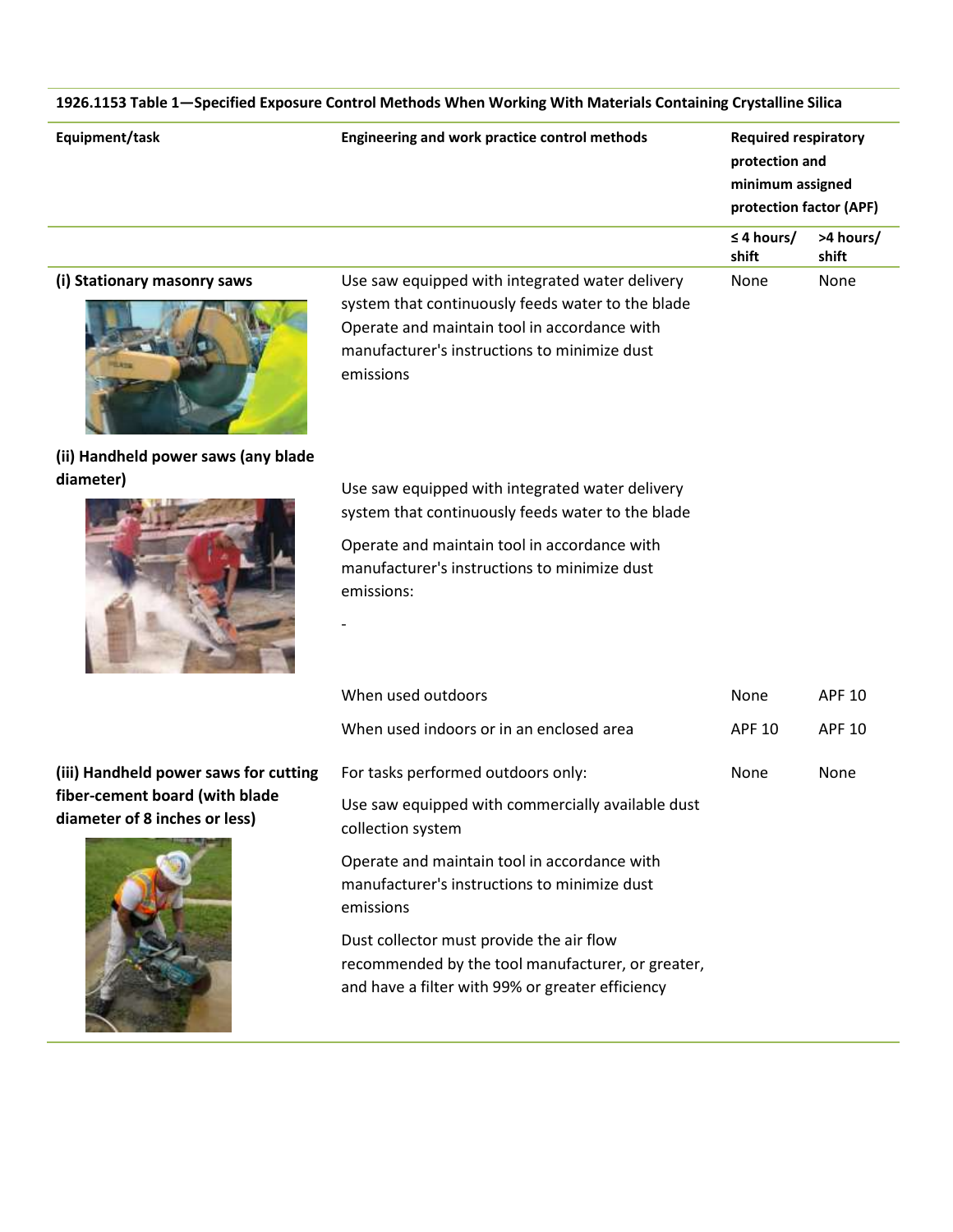| Equipment/task        | Engineering and work practice control methods                                                                                                                                                                      | <b>Required respiratory</b><br>protection and<br>minimum assigned<br>protection factor (APF) |                    |
|-----------------------|--------------------------------------------------------------------------------------------------------------------------------------------------------------------------------------------------------------------|----------------------------------------------------------------------------------------------|--------------------|
|                       |                                                                                                                                                                                                                    | $\leq$ 4 hours/<br>shift                                                                     | >4 hours/<br>shift |
| (iv) Walk-behind saws | Use saw equipped with integrated water delivery<br>system that continuously feeds water to the blade<br>Operate and maintain tool in accordance with<br>manufacturer's instructions to minimize dust<br>emissions: |                                                                                              |                    |
| osha.gov              | When used outdoors                                                                                                                                                                                                 | None                                                                                         | None               |
|                       | -When used indoors or in an enclosed area                                                                                                                                                                          | <b>APF 10</b>                                                                                | <b>APF 10</b>      |
| (v) Drivable saws     | For tasks performed outdoors only:                                                                                                                                                                                 | None                                                                                         | None               |
|                       |                                                                                                                                                                                                                    |                                                                                              |                    |
| osha.gov              | Use saw equipped with integrated water delivery<br>system that continuously feeds water to the blade                                                                                                               |                                                                                              |                    |



emissions

(vi) Rig-mounted core saws or drills



| Use tool equipped with integrated water delivery | None | None |
|--------------------------------------------------|------|------|
| system that supplies water to cutting surface    |      |      |
| Operate and maintain tool in accordance with     |      |      |
| manufacturer's instructions to minimize dust     |      |      |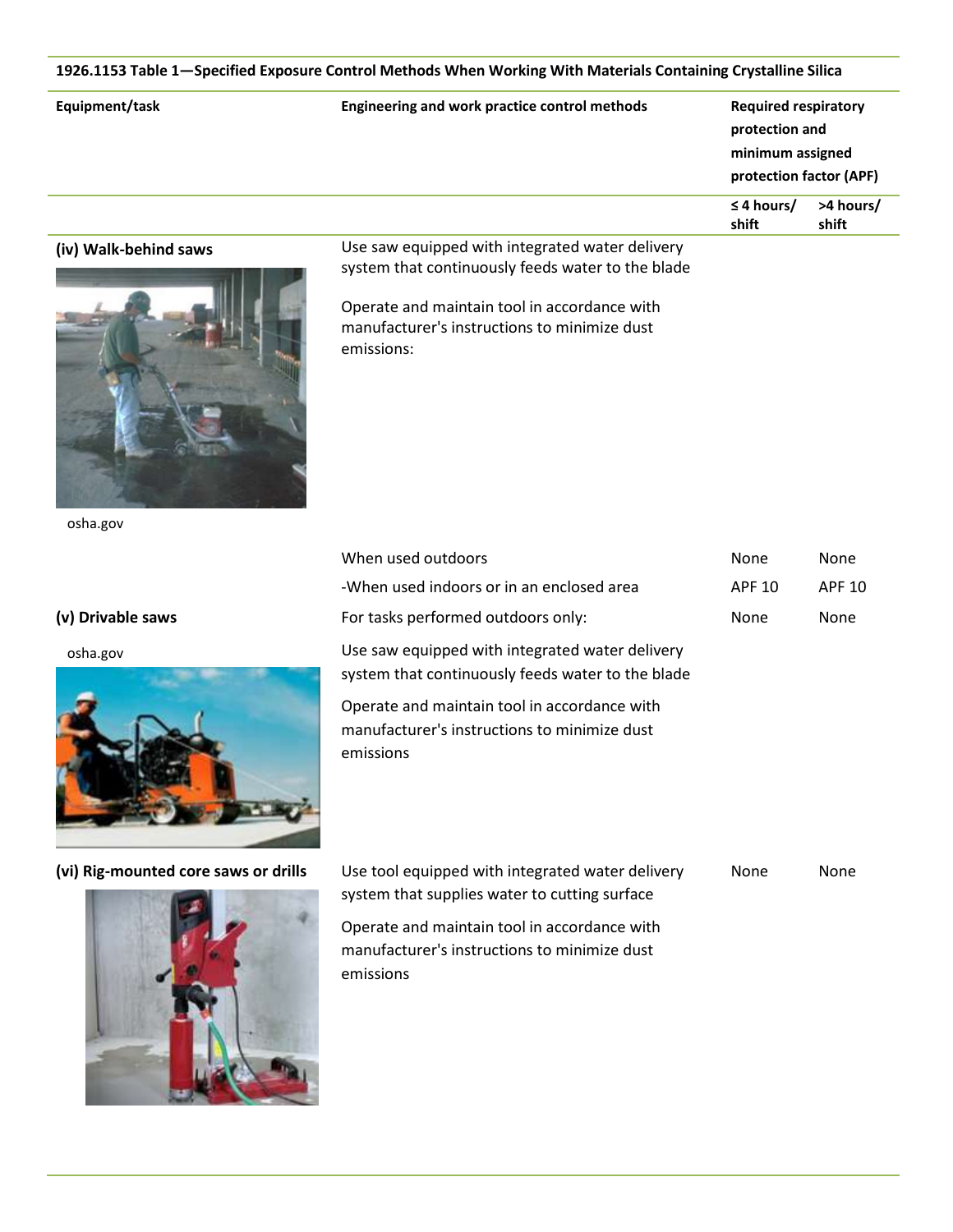| Equipment/task                                                          | Engineering and work practice control methods                                                                                                                                                           | <b>Required respiratory</b><br>protection and<br>minimum assigned<br>protection factor (APF) |                    |
|-------------------------------------------------------------------------|---------------------------------------------------------------------------------------------------------------------------------------------------------------------------------------------------------|----------------------------------------------------------------------------------------------|--------------------|
|                                                                         |                                                                                                                                                                                                         | $\leq$ 4 hours/<br>shift                                                                     | >4 hours/<br>shift |
| (vii) Handheld and stand-mounted<br>drills (including impact and rotary | Use drill equipped with commercially available<br>shroud or cowling with dust collection system                                                                                                         | None                                                                                         | None               |
| hammer drills)                                                          | Operate and maintain tool in accordance with<br>manufacturer's instructions to minimize dust<br>emissions                                                                                               |                                                                                              |                    |
|                                                                         | Dust collector must provide the air flow<br>recommended by the tool manufacturer, or greater,<br>and have a filter with 99% or greater efficiency and a<br>filter-cleaning mechanism                    |                                                                                              |                    |
|                                                                         | Use a HEPA-filtered vacuum when cleaning holes                                                                                                                                                          |                                                                                              |                    |
| (viii) Dowel drilling rigs for concrete                                 | For tasks performed outdoors only:<br>Use shroud around drill bit with a dust collection<br>system. Dust collector must have a filter with 99% or<br>greater efficiency and a filter-cleaning mechanism | <b>APF 10</b>                                                                                | <b>APF 10</b>      |
| (ix) Vehicle-mounted drilling rigs for                                  | Use dust collection system with close capture hood                                                                                                                                                      | None                                                                                         | None               |

rock and concrete

osha.gov

Use dust collection system with close capture hood or shroud around drill bit with a low-flow water spray to wet the dust at the discharge point from the dust collector None None

OR

Operate from within an enclosed cab and use water for dust suppression on drill bit None None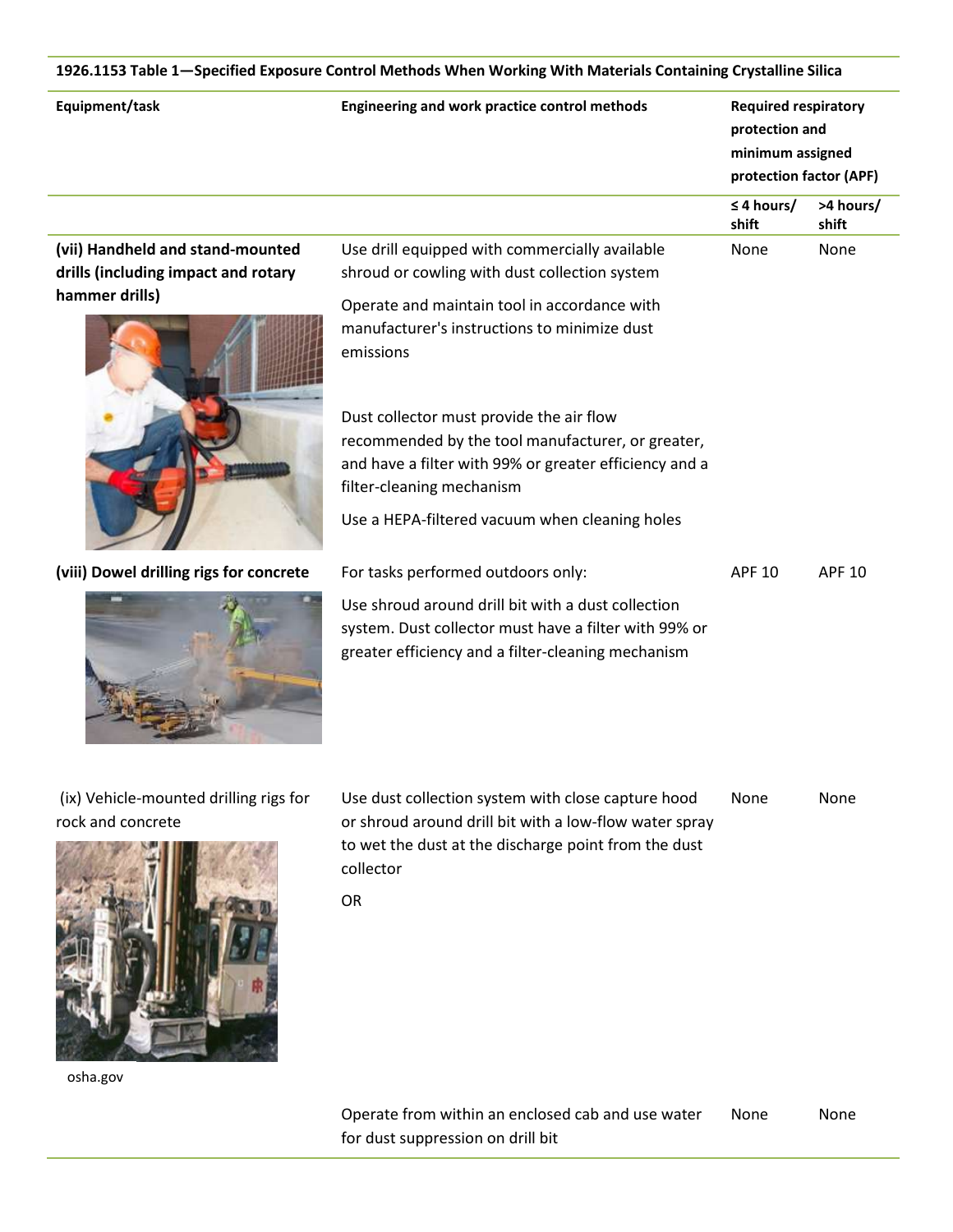|                                                                   | 1926.1153 Table 1-Specified Exposure Control Methods When Working With Materials Containing Crystalline Silica                                                                                                                  |                                                                                              |                    |
|-------------------------------------------------------------------|---------------------------------------------------------------------------------------------------------------------------------------------------------------------------------------------------------------------------------|----------------------------------------------------------------------------------------------|--------------------|
| Equipment/task                                                    | Engineering and work practice control methods                                                                                                                                                                                   | <b>Required respiratory</b><br>protection and<br>minimum assigned<br>protection factor (APF) |                    |
|                                                                   |                                                                                                                                                                                                                                 | $\leq$ 4 hours/<br>shift                                                                     | >4 hours/<br>shift |
| (x) Jackhammers and handheld<br>powered chipping tools            | Use tool with water delivery system that supplies a<br>continuous stream or spray of water at the point of<br>impact:                                                                                                           |                                                                                              |                    |
|                                                                   | When used outdoors-                                                                                                                                                                                                             | <b>None</b>                                                                                  | <b>APF 10</b>      |
|                                                                   | When used indoors or in an enclosed area                                                                                                                                                                                        | <b>APF 10</b>                                                                                | <b>APF 10</b>      |
|                                                                   | <b>OR</b>                                                                                                                                                                                                                       |                                                                                              |                    |
|                                                                   | Use tool equipped with commercially available<br>shroud and dust collection system                                                                                                                                              |                                                                                              |                    |
|                                                                   | Operate and maintain tool in accordance with<br>manufacturer's instructions to minimize dust<br>emissions                                                                                                                       |                                                                                              |                    |
|                                                                   | Dust collector must provide the air flow<br>recommended by the tool manufacturer, or greater,<br>and have a filter with 99% or greater efficiency and a<br>filter-cleaning mechanism:                                           |                                                                                              |                    |
| osha.gov                                                          |                                                                                                                                                                                                                                 |                                                                                              |                    |
|                                                                   | When used outdoors                                                                                                                                                                                                              | <b>None</b>                                                                                  | <b>APF 10</b>      |
|                                                                   | -When used indoors or in an enclosed area                                                                                                                                                                                       | <b>APF 10</b>                                                                                | <b>APF 10</b>      |
| (xi) Handheld grinders for mortar<br>removal (i.e., tuckpointing) | Use grinder equipped with commercially available<br>shroud and dust collection system                                                                                                                                           | <b>APF 10</b>                                                                                | <b>APF 25</b>      |
|                                                                   | Operate and maintain tool in accordance with<br>manufacturer's instructions to minimize dust<br>emissions                                                                                                                       |                                                                                              |                    |
| eLCOSH.org                                                        | Dust collector must provide 25 cubic feet per minute<br>(cfm) or greater of airflow per inch of wheel diameter<br>and have a filter with 99% or greater efficiency and a<br>cyclonic pre-separator or filter-cleaning mechanism |                                                                                              |                    |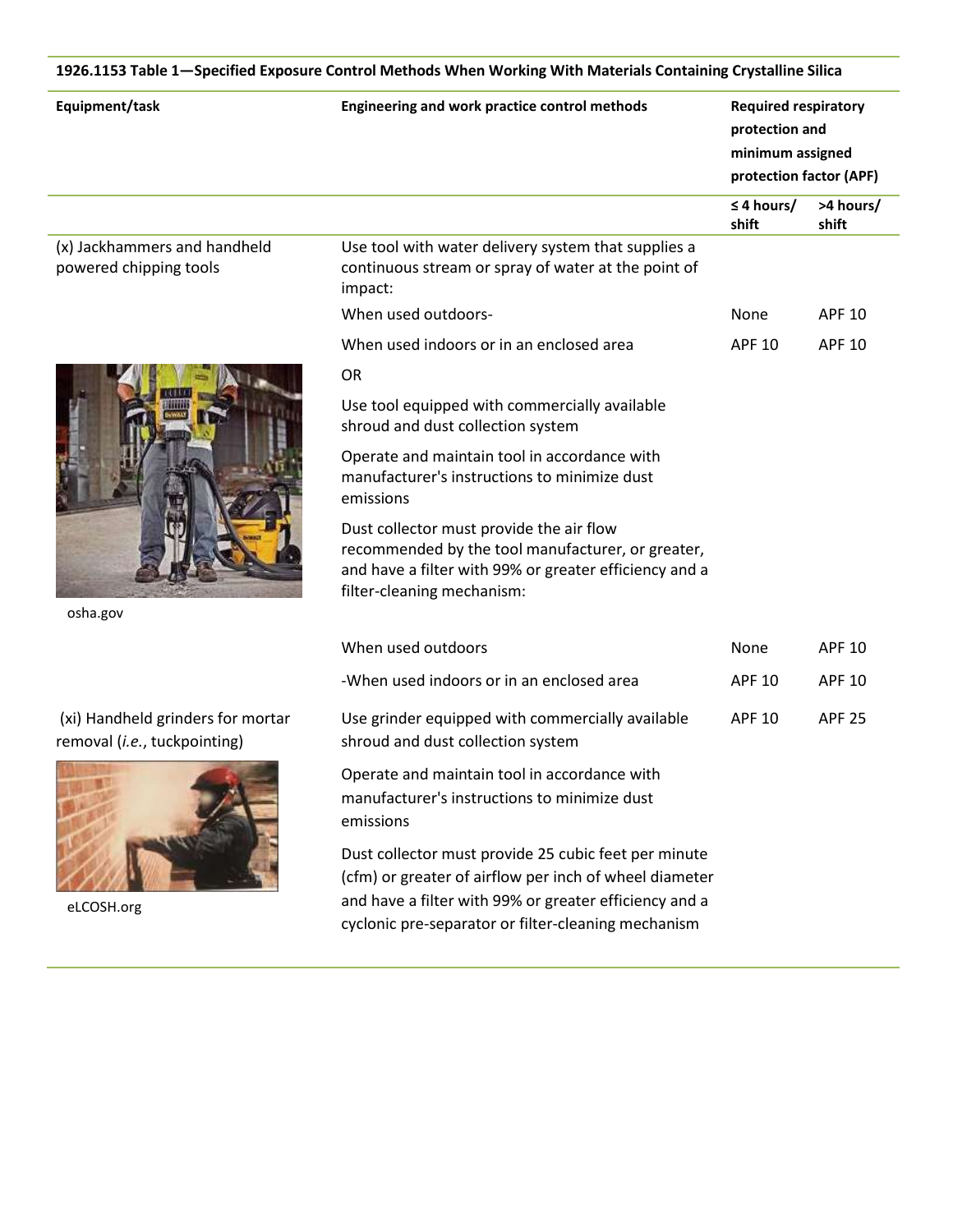| Equipment/task                                            | Engineering and work practice control methods                                                                                                                                                                                    | <b>Required respiratory</b><br>protection and<br>minimum assigned<br>protection factor (APF) |                    |
|-----------------------------------------------------------|----------------------------------------------------------------------------------------------------------------------------------------------------------------------------------------------------------------------------------|----------------------------------------------------------------------------------------------|--------------------|
|                                                           |                                                                                                                                                                                                                                  | $\leq$ 4 hours/<br>shift                                                                     | >4 hours/<br>shift |
| (xii) Handheld grinders for uses other                    | For tasks performed outdoors only:                                                                                                                                                                                               | None                                                                                         | None               |
| than mortar removal                                       | Use grinder equipped with integrated water delivery<br>system that continuously feeds water to the grinding<br>surface                                                                                                           |                                                                                              |                    |
| osha.gov                                                  | Operate and maintain tool in accordance with<br>manufacturer's instructions to minimize dust<br>emissions                                                                                                                        |                                                                                              |                    |
|                                                           | <b>OR</b>                                                                                                                                                                                                                        |                                                                                              |                    |
|                                                           | Use grinder equipped with commercially available<br>shroud and dust collection system                                                                                                                                            |                                                                                              |                    |
|                                                           | Operate and maintain tool in accordance with<br>manufacturer's instructions to minimize dust<br>emissions                                                                                                                        |                                                                                              |                    |
|                                                           | Dust collector must provide 25 cubic feet per minute<br>(cfm) or greater of airflow per inch of wheel diameter<br>and have a filter with 99% or greater efficiency and a<br>cyclonic pre-separator or filter-cleaning mechanism: |                                                                                              |                    |
|                                                           | When used outdoors-                                                                                                                                                                                                              | None                                                                                         | None               |
|                                                           | When used indoors or in an enclosed area                                                                                                                                                                                         | None                                                                                         | <b>APF 10</b>      |
| (xiii) Walk-behind milling machines<br>and floor grinders | Use machine equipped with integrated water<br>delivery system that continuously feeds water to the<br>cutting surface                                                                                                            | None                                                                                         | None               |
|                                                           | Operate and maintain tool in accordance with<br>manufacturer's instructions to minimize dust<br>emissions                                                                                                                        |                                                                                              |                    |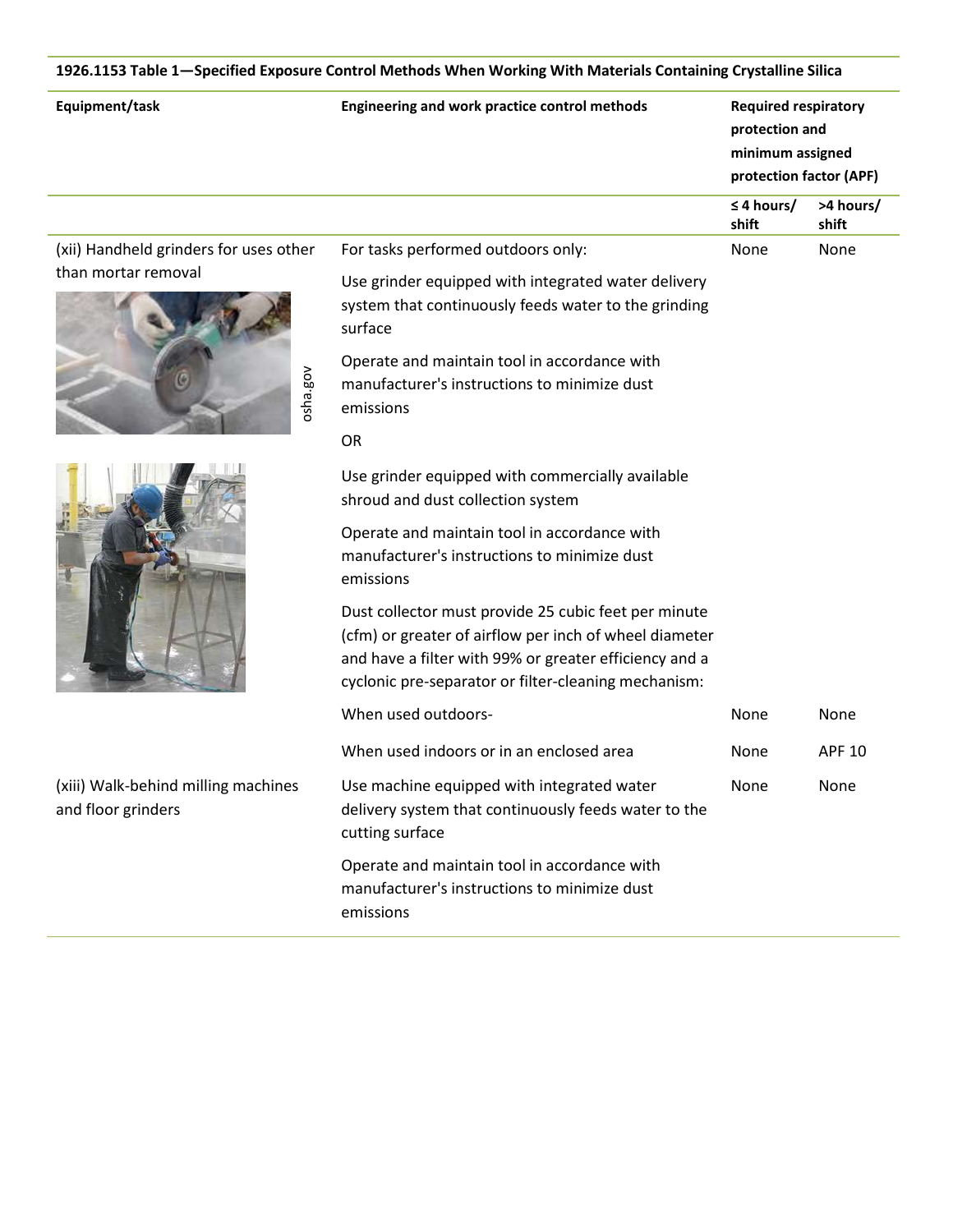|  |  | Equipment/task |  |
|--|--|----------------|--|
|  |  |                |  |

| Equipment/task                                                 | Engineering and work practice control methods                                                                                                                                                                                                                                                                                                                                             | <b>Required respiratory</b><br>protection and<br>minimum assigned<br>protection factor (APF) |                    |
|----------------------------------------------------------------|-------------------------------------------------------------------------------------------------------------------------------------------------------------------------------------------------------------------------------------------------------------------------------------------------------------------------------------------------------------------------------------------|----------------------------------------------------------------------------------------------|--------------------|
|                                                                |                                                                                                                                                                                                                                                                                                                                                                                           | $\leq$ 4 hours/<br>shift                                                                     | >4 hours/<br>shift |
| osha.gov                                                       | OR<br>Use machine equipped with dust collection system<br>recommended by the manufacturer<br>Operate and maintain tool in accordance with<br>manufacturer's instructions to minimize dust<br>emissions<br>Dust collector must provide the air flow<br>recommended by the manufacturer, or greater, and<br>have a filter with 99% or greater efficiency and a<br>filter-cleaning mechanism | None                                                                                         | None               |
|                                                                | When used indoors or in an enclosed area, use a<br>HEPA-filtered vacuum to remove loose dust in<br>between passes                                                                                                                                                                                                                                                                         |                                                                                              |                    |
| (xiv) Small drivable milling machines<br>(less than half-lane) | Use a machine equipped with supplemental water<br>sprays designed to suppress dust. Water must be<br>combined with a surfactant                                                                                                                                                                                                                                                           | None                                                                                         | None               |
| osha.gov                                                       | Operate and maintain machine to minimize dust<br>emissions                                                                                                                                                                                                                                                                                                                                |                                                                                              |                    |
| (xv) Large drivable milling machines<br>(half-lane and larger) | For cuts of any depth on asphalt only:                                                                                                                                                                                                                                                                                                                                                    |                                                                                              |                    |
|                                                                | Use machine equipped with exhaust ventilation on<br>drum enclosure and supplemental water sprays<br>designed to suppress dust<br>Operate and maintain machine to minimize dust<br>emissions                                                                                                                                                                                               | None                                                                                         | None               |

For cuts of four inches in depth or less on any substrate:

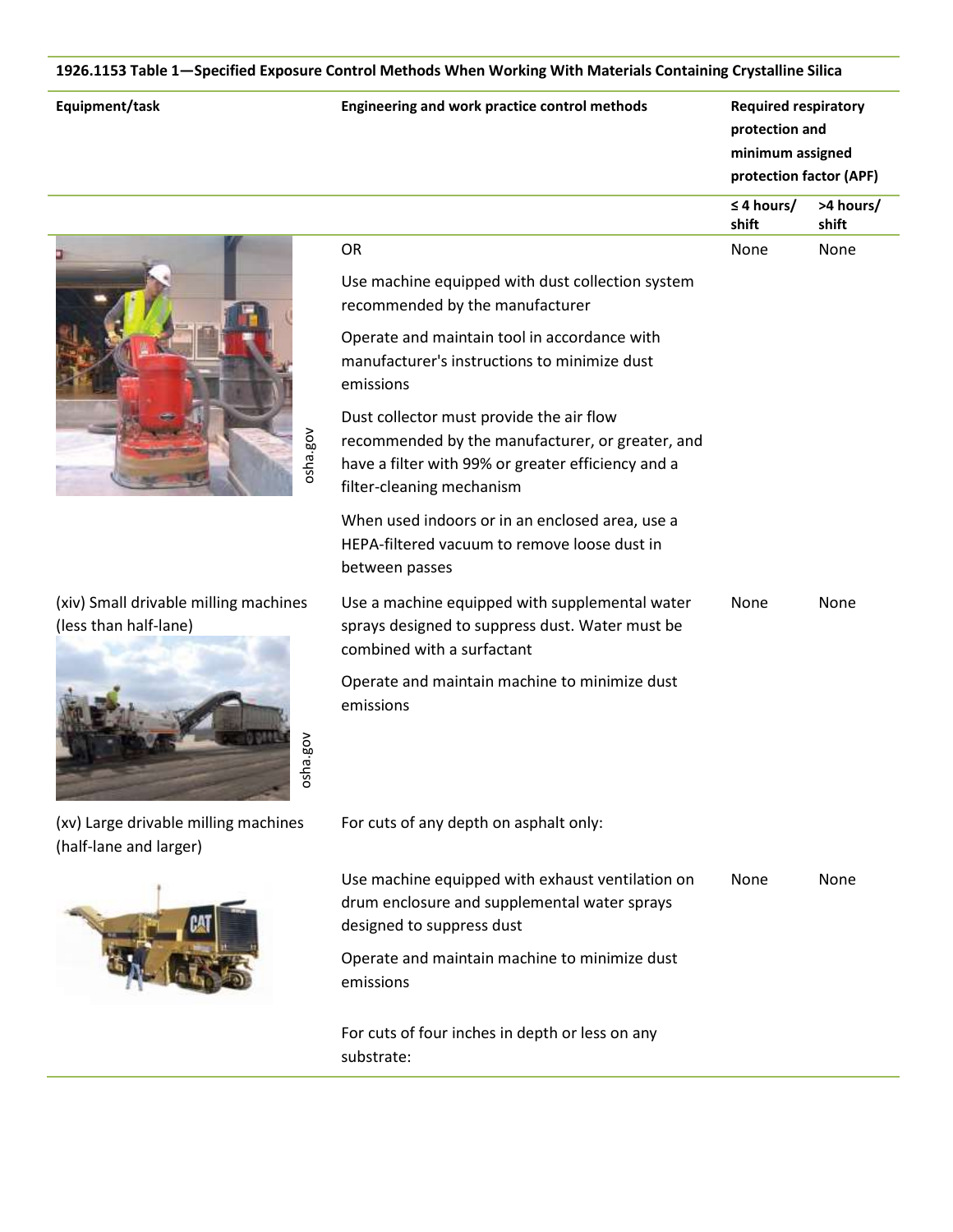| Equipment/task                                                                                                       | Engineering and work practice control methods                                                                                                                                                                                      | <b>Required respiratory</b><br>protection and<br>minimum assigned<br>protection factor (APF) |                    |
|----------------------------------------------------------------------------------------------------------------------|------------------------------------------------------------------------------------------------------------------------------------------------------------------------------------------------------------------------------------|----------------------------------------------------------------------------------------------|--------------------|
|                                                                                                                      |                                                                                                                                                                                                                                    | $\leq$ 4 hours/<br>shift                                                                     | >4 hours/<br>shift |
|                                                                                                                      | Use machine equipped with exhaust ventilation on<br>drum enclosure and supplemental water sprays<br>designed to suppress dust                                                                                                      | None                                                                                         | None               |
|                                                                                                                      | Operate and maintain machine to minimize dust<br>emissions                                                                                                                                                                         |                                                                                              |                    |
|                                                                                                                      | OR                                                                                                                                                                                                                                 | None                                                                                         | None               |
|                                                                                                                      | Use a machine equipped with supplemental water<br>spray designed to suppress dust. Water must be<br>combined with a surfactant                                                                                                     |                                                                                              |                    |
|                                                                                                                      | Operate and maintain machine to minimize dust<br>emissions                                                                                                                                                                         |                                                                                              |                    |
| (xvi) Crushing machines                                                                                              | Use equipment designed to deliver water spray or<br>mist for dust suppression at crusher and other points<br>where dust is generated (e.g., hoppers, conveyers,<br>sieves/sizing or vibrating components, and discharge<br>points) | None                                                                                         | None               |
|                                                                                                                      | Operate and maintain machine in accordance with<br>manufacturer's instructions to minimize dust<br>emissions                                                                                                                       |                                                                                              |                    |
| osha.gov                                                                                                             | Use a ventilated booth that provides fresh, climate-<br>controlled air to the operator, or a remote control<br>station                                                                                                             |                                                                                              |                    |
| (xvii) Heavy equipment and utility<br>vehicles used to abrade or fracture<br>silica-containing materials (e.g., hoe- | Operate equipment from within an enclosed cab                                                                                                                                                                                      | None                                                                                         | None               |
| ramming, rock ripping) or used during<br>demolition activities involving silica-<br>containing materials             | <b>OR</b>                                                                                                                                                                                                                          |                                                                                              |                    |
|                                                                                                                      | When employees outside of the cab are engaged in<br>the task, apply water and/or dust suppressants as<br>necessary to minimize dust emissions                                                                                      | None                                                                                         | None               |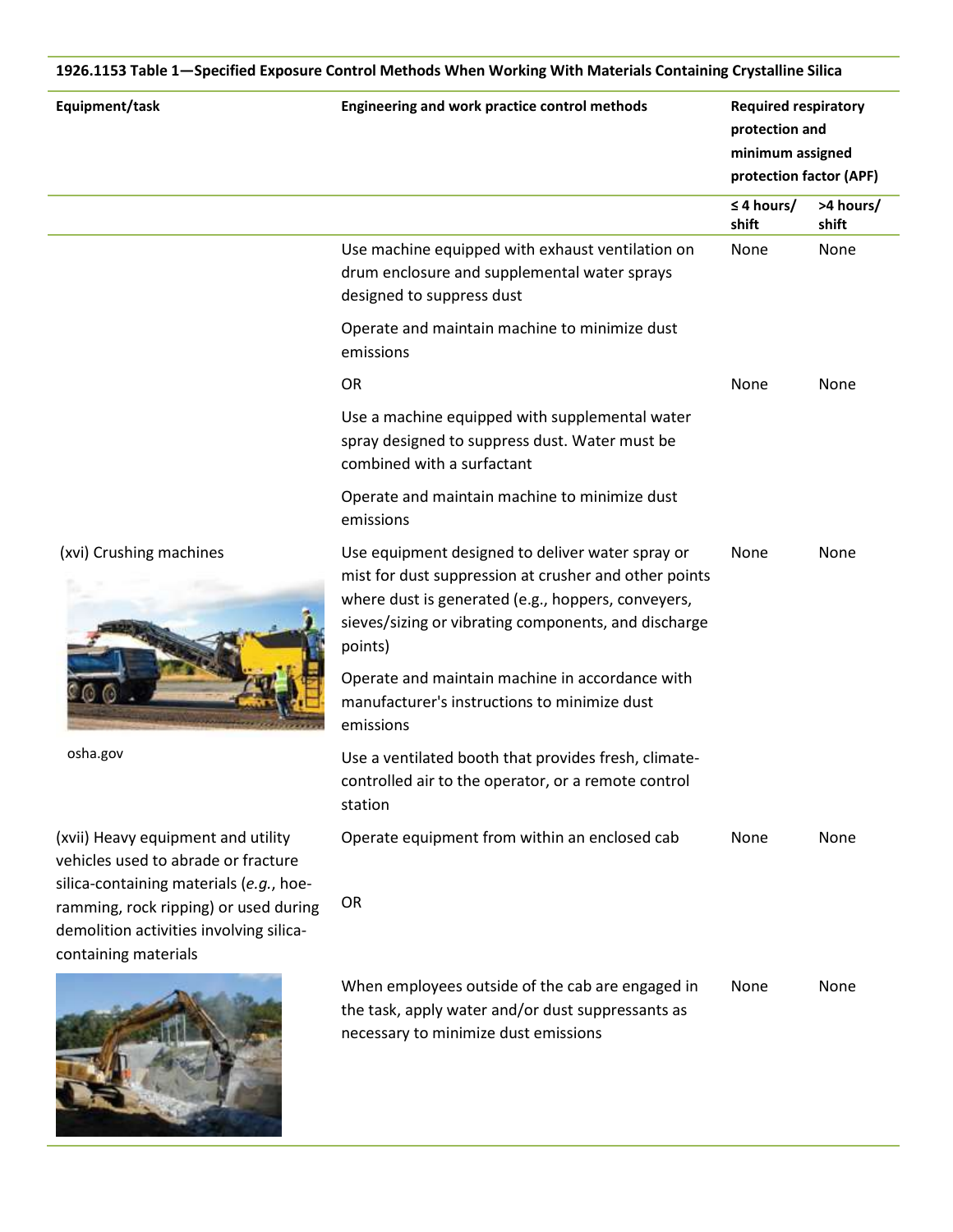|                | 1926.1153 Table 1—Specified Exposure Control Methods When Working With Materials Containing Crystalline Silica |                                                                                              |                    |
|----------------|----------------------------------------------------------------------------------------------------------------|----------------------------------------------------------------------------------------------|--------------------|
| Equipment/task | Engineering and work practice control methods                                                                  | <b>Required respiratory</b><br>protection and<br>minimum assigned<br>protection factor (APF) |                    |
|                |                                                                                                                | $\leq$ 4 hours/<br>shift                                                                     | >4 hours/<br>shift |

| (xviii) Heavy equipment and utility    |
|----------------------------------------|
| vehicles for tasks such as grading and |
| excavating but not including:          |
| Demolishing, abrading, or fracturing   |
| silica-containing materials            |
|                                        |

eLCOSH.org



| Apply water and/or dust suppressants as necessary<br>to minimize dust emissions                                           | None | None |
|---------------------------------------------------------------------------------------------------------------------------|------|------|
| 0R                                                                                                                        |      |      |
| When the equipment operator is the only employee<br>engaged in the task, operate equipment from within<br>an enclosed cab | None | None |
| When the equipment operator is the only employee<br>engaged in the task, operate equipment from within<br>an enclosed cab | None | None |